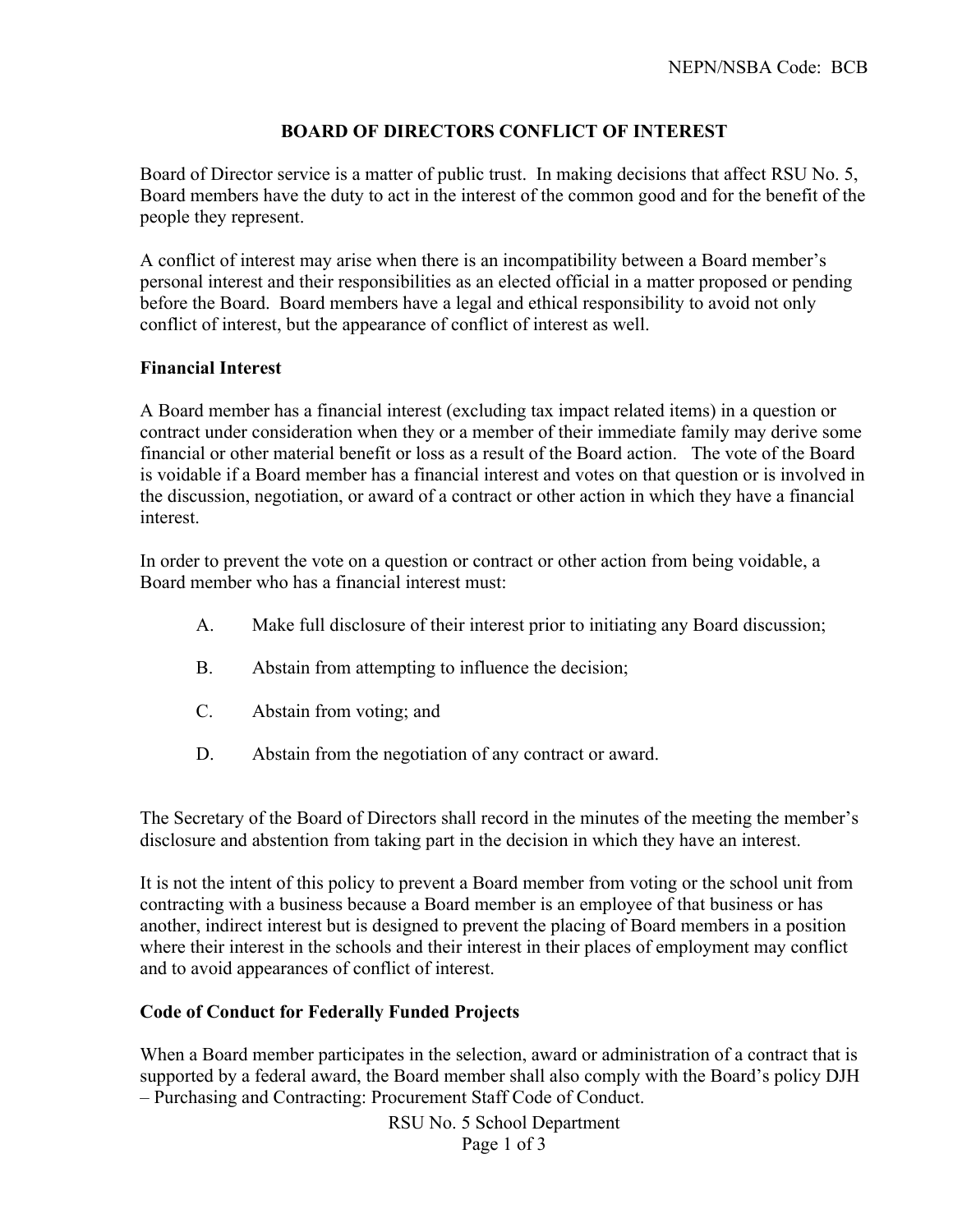# **Appearance of Conflict of Interest**

A Board member should do nothing to give the impression that their position or vote on an issue is influenced by anything other than a fair consideration of all sides of a question.

Board members shall attempt to avoid the appearance of conflict of interest by disclosure and/or by abstention.

### **Appointment to Office and Other Employment**

A Board member may not, during the time the member serves on the Board of Directors and for one year after the member ceases to serve on the Board, be appointed to any civil office of profit or employment position which has been created or the compensation of which has been increased by action of the Board during the time the member served on the Board of Directors.

# **Employment**

A member of the Board of Directors or spouse of a member may not be an employee in a public school within the jurisdiction of the Board of Directors to which the member is elected or in a contract high school or academy located within a supervisory union in which the member is a representative on the union committee.

# **Board of Directors - Members as Volunteers**

A member of the Board of Directors, or spouse of a member, may not serve as a volunteer when that volunteer has primary responsibility for a curricular, co-curricular or extracurricular program or activity and reports directly to the Superintendent, principal, athletic director or other school administrator in a public school within the jurisdiction of the Board of Directors to which the member is elected, or in a contract high school or academy located within a supervisory union in which the member is a representative on the Board of Directors.

Volunteer activities of a member of the Board of Directors or member's spouse other than in roles that are prohibited by this section may be prescribed by policies developed and approved by the Board of Directors.

# **Definitions**

For the purposes of this policy, the following statutory definitions apply:

- A. "Employee" means a person who receives monetary payment or benefits, no matter the amount paid or hours worked, for personal services performed for a school administrative unit.
- B. "Volunteer" means a person who performs personal services for a school administrative unit without monetary payments or benefits of any kind or amount.

RSU No. 5 School Department Page 2 of 3